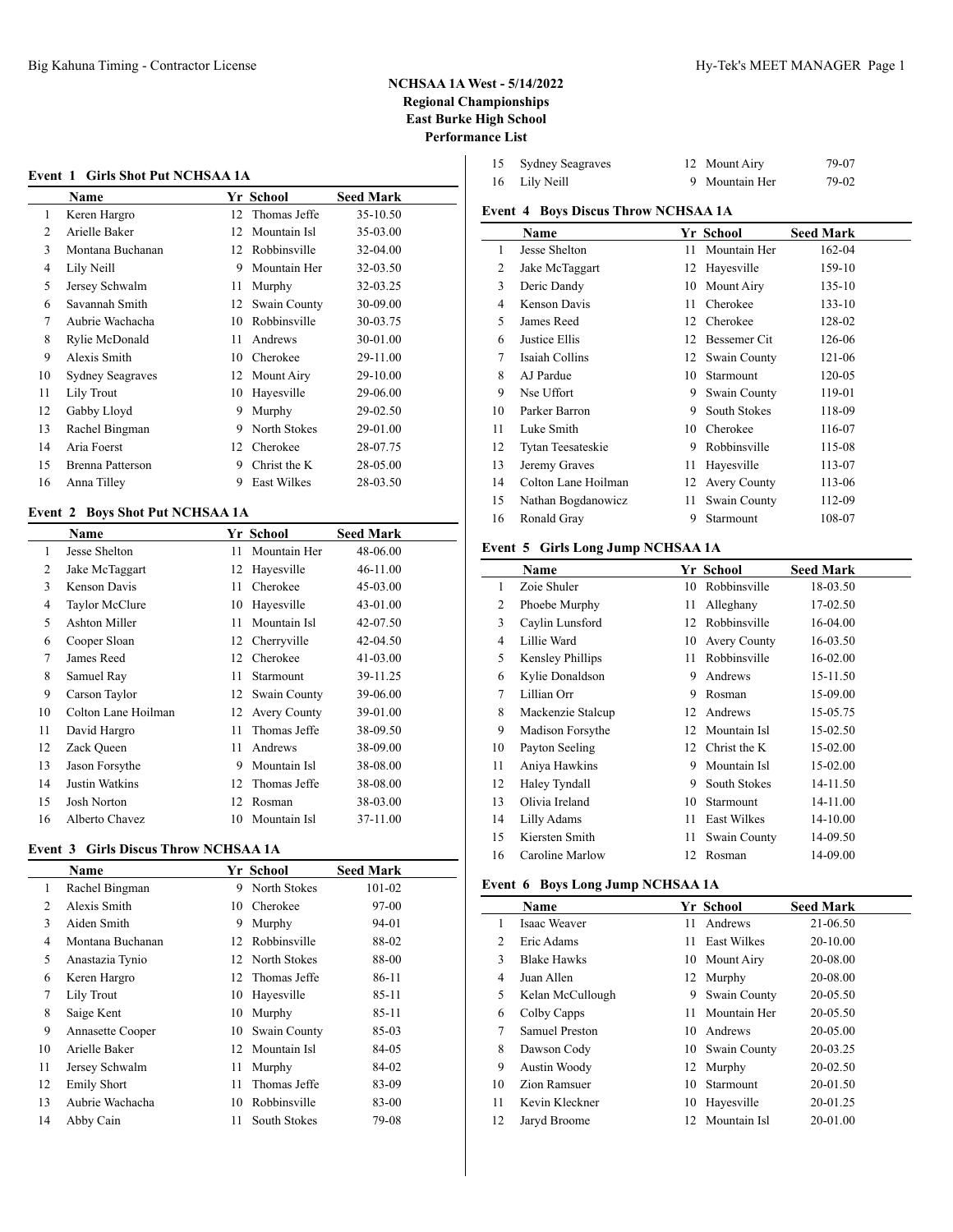## **Event 6 ...(Boys Long Jump NCHSAA 1A)**

|    | <b>Name</b>         | Yr School       | <b>Seed Mark</b> |  |
|----|---------------------|-----------------|------------------|--|
|    | Kamdyn Jordan       | 12 Robbinsville | 20-00.00         |  |
| 14 | Quadarius McClinton | 12 Starmount    | 19-11.00         |  |
| 15 | Logan Caldwell      | 11 Hayesville   | 19-10.75         |  |
| 16 | Kegan Ellis         | Andrews         | 19-10.50         |  |

#### **Event 7 Girls Triple Jump NCHSAA 1A**

|    | Name                |    | Yr School          | <b>Seed Mark</b> |
|----|---------------------|----|--------------------|------------------|
| 1  | Zoie Shuler         | 10 | Robbinsville       | 37-11.50         |
| 2  | Caylin Lunsford     | 12 | Robbinsville       | 34-09.50         |
| 3  | Abigail Heil        | 12 | Mountain Isl       | 34-01.00         |
| 4  | Faith Ann Revis     | 12 | Murphy             | 34-01.00         |
| 5  | Mackenzie Stalcup   | 12 | Andrews            | 33-04.75         |
| 6  | <b>Faith Batson</b> | 10 | Rosman             | 33-00.00         |
| 7  | Kylie Donaldson     | 9  | Andrews            | 32-09.25         |
| 8  | Lilly Adams         | 11 | <b>East Wilkes</b> | 32-07.00         |
| 9  | Isabella Walker     | 10 | Swain County       | 32-07.00         |
| 10 | Phoebe Murphy       | 11 | Alleghany          | 32-03.00         |
| 11 | Rylee-Grace Burgis  | 12 | Cherryville        | 31-08.00         |
| 12 | Kensley Phillips    | 11 | Robbinsville       | 31-08.00         |
| 13 | Olivia Ireland      | 10 | Starmount          | 31-01.50         |
| 14 | Kiersten Smith      | 11 | Swain County       | 30-06.75         |
| 15 | Cora Watkins        | 11 | Swain County       | 30-05.75         |
| 16 | Abigail Caudill     | 10 | <b>East Wilkes</b> | 29-00.00         |

#### **Event 8 Boys Triple Jump NCHSAA 1A**

| $\frac{1}{2}$ |                        |    |                     |                  |  |  |
|---------------|------------------------|----|---------------------|------------------|--|--|
|               | <b>Name</b>            |    | Yr School           | <b>Seed Mark</b> |  |  |
| 1             | Jaylen Brown           | 12 | Mountain Isl        | 44-02.00         |  |  |
| 2             | <b>Blake Hawks</b>     | 10 | Mount Airy          | 42-09.00         |  |  |
| 3             | Eric Adams             | 11 | East Wilkes         | 41-08.00         |  |  |
| 4             | Dawson Cody            | 10 | Swain County        | 41-00.00         |  |  |
| 5             | Isaiah Collins         | 12 | Swain County        | 40-07.75         |  |  |
| 6             | Matthew Gray           | 11 | Swain County        | 40-07.50         |  |  |
| 7             | Ian Harrison           | 9  | Mountain Isl        | $40-04.00$       |  |  |
| 8             | Samuel Preston         | 10 | Andrews             | 40-03.00         |  |  |
| 9             | Landon Ingham          | 11 | <b>Avery County</b> | 39-08.00         |  |  |
| 10            | Caleb Roy              | 9  | Mountain Her        | 39-03.50         |  |  |
| 11            | Zion Ramsuer           | 10 | Starmount           | 38-11.00         |  |  |
| 12            | Logan Caldwell         | 11 | Hayesville          | 38-09.50         |  |  |
| 13            | Anthony Lossiah        | 11 | Cherokee            | 38-08.00         |  |  |
| 14            | Holden Wagoner         | 11 | Starmount           | 38-05.00         |  |  |
| 15            | Jack Mulvey            | 12 | Cherryville         | 38-04.00         |  |  |
| 16            | <b>Chandler Nernes</b> | 9  | <b>Murphy</b>       | 38-01.75         |  |  |

#### **Event 9 Girls High Jump NCHSAA 1A**

|   | <b>Name</b>        |     | Yr School          | <b>Seed Mark</b> |
|---|--------------------|-----|--------------------|------------------|
|   | Gracie Sutton      |     | 10 Swain County    | $5 - 03.00$      |
| 2 | Lilly Adams        | 11. | <b>East Wilkes</b> | $5 - 00.00$      |
| 3 | Rylee-Grace Burgis |     | 12 Cherryville     | $4 - 11.00$      |
| 4 | Calista Rumfelt    | 10  | Murphy             | $4 - 11.00$      |
| 5 | Khya Brooks        |     | 12 Cherryville     | $4 - 10.00$      |
| 6 | Mackenzie Stalcup  |     | 12 Andrews         | $4 - 10.00$      |
|   | Dawnelle Chandler  | 9   | Mountain Isl       | $4 - 10.00$      |
| 8 | Helayna Myers      | 9   | Mountain Isl       | 4-09.00          |

| -9 | Erika Wachacha       | 11 Swain County | 4-08.00     |
|----|----------------------|-----------------|-------------|
| 10 | Dallas Garrett       | 12 Robbinsville | 4-08.00     |
| 11 | Ann Thierfelder      | 12 Christ the K | 4-07.00     |
|    | 12 Lindley Wyatt     | 11 Swain County | 4-06.00     |
| 13 | Lillian Orr          | Rosman          | 4-06.00     |
|    | 14 Kylee Bingham     | 9 Mountain Isl  | $4 - 06.00$ |
| 15 | <b>Tionna Pettus</b> | 9 Bessemer Cit  | $4 - 06.00$ |
|    | 16 Seniyah Patterson | 11 Bessemer Cit | 4-06.00     |

#### **Event 10 Boys High Jump NCHSAA 1A**

|    | <b>Name</b>        |    | Yr School           | <b>Seed Mark</b> |
|----|--------------------|----|---------------------|------------------|
| 1  | Adam Ledford       | 11 | Mountain Her        | 6-03.00          |
| 2  | Hunter Laney       | 12 | Murphy              | $6 - 02.00$      |
| 3  | <b>Brock Adams</b> | 11 | Robbinsville        | $6 - 02.00$      |
| 4  | Kevin Kleckner     | 10 | Hayesville          | $6 - 00.00$      |
| 5  | Isaac Weaver       | 11 | Andrews             | $6 - 00.00$      |
| 6  | Landon Ingham      | 11 | <b>Avery County</b> | $6 - 00.00$      |
| 7  | Aiden Southards    | 9  | Swain County        | $5 - 10.00$      |
| 8  | Holden Wagoner     | 11 | Starmount           | $5 - 10.00$      |
| 9  | Jack Mulvey        |    | 12 Cherryville      | $5 - 10.00$      |
| 10 | Isaac Chandler     | 10 | Hayesville          | 5-08.00          |
| 11 | Sawyer Atkins      | 9  | Mountain Her        | 5-08.00          |
| 12 | Mario Revels       | 10 | Mount Airy          | 5-08.00          |
| 13 | Terrance Smith     | 11 | Bessemer Cit        | 5-08.00          |

#### **Event 11 Girls Pole Vault NCHSAA 1A**

|    | Name                   |     | Yr School           | <b>Seed Mark</b> |
|----|------------------------|-----|---------------------|------------------|
| 1  | Amelia Rogers          | 11  | Swain County        | 10-01.00         |
| 2  | Emma Bingman           | 11. | North Stokes        | $9 - 06.00$      |
| 3  | Alden Thomas           | 10  | Swain County        | 8-06.00          |
| 4  | Savannah Griffin       | 11  | Mountain Isl        | 8-00.00          |
| 5  | Laiken Harvey          | 10  | Swain County        | 8-00.00          |
| 6  | Abby Burleson          | 9   | <b>Avery County</b> | 8-00.00          |
| 7  | Lainey Proffitt        | 11  | Draughn             | 7-06.00          |
| 8  | Delany Brooms          | 10  | Robbinsville        | $7 - 00.00$      |
| 9  | Christiana Friesenhahn | 11  | Mountain Isl        | $6 - 06.00$      |
| 10 | Genevieve Midthun      | 11  | Mountain Isl        | $6 - 06.00$      |
| 11 | Chandler Sizemore      |     | 10 North Stokes     | $6 - 00.00$      |

## **Event 12 Boys Pole Vault NCHSAA 1A**

|    | <b>Name</b>        |    | <b>Yr School</b>    | <b>Seed Mark</b> |  |
|----|--------------------|----|---------------------|------------------|--|
| 1  | Matthew Gray       | 11 | Swain County        | 15-01.00         |  |
| 2  | Colby Capps        | 11 | Mountain Her        | 12-06.00         |  |
| 3  | Connor Logue       | 10 | Mountain Isl        | 12-06.00         |  |
| 4  | David Lee Williams | 9  | North Stokes        | 12-00.00         |  |
| 5  | John Gragg         | 10 | <b>Avery County</b> | 11-02.00         |  |
| 6  | Kelan McCullough   | 9  | Swain County        | 11-00.00         |  |
| 7  | Pryor Rhinehardt   | 11 | Mountain Isl        | 10-06.00         |  |
| 8  | Logan Brown        | 9  | <b>Avery County</b> | 10-00.00         |  |
| 9  | Andrew Tynio       | 10 | North Stokes        | 10-00.00         |  |
| 10 | Caden Lail         | 9  | Robbinsville        | $9 - 06.00$      |  |
| 11 | Noah Fulp          | 9  | North Stokes        | $9 - 00.00$      |  |
| 12 | Tanin Esquivel     | 12 | Cherokee            | $9 - 00.00$      |  |
| 13 | Carey York         | 9  | Mountain Isl        | $9 - 00.00$      |  |
| 14 | Kaden Knight       | 9  | <b>Avery County</b> | 8-06.00          |  |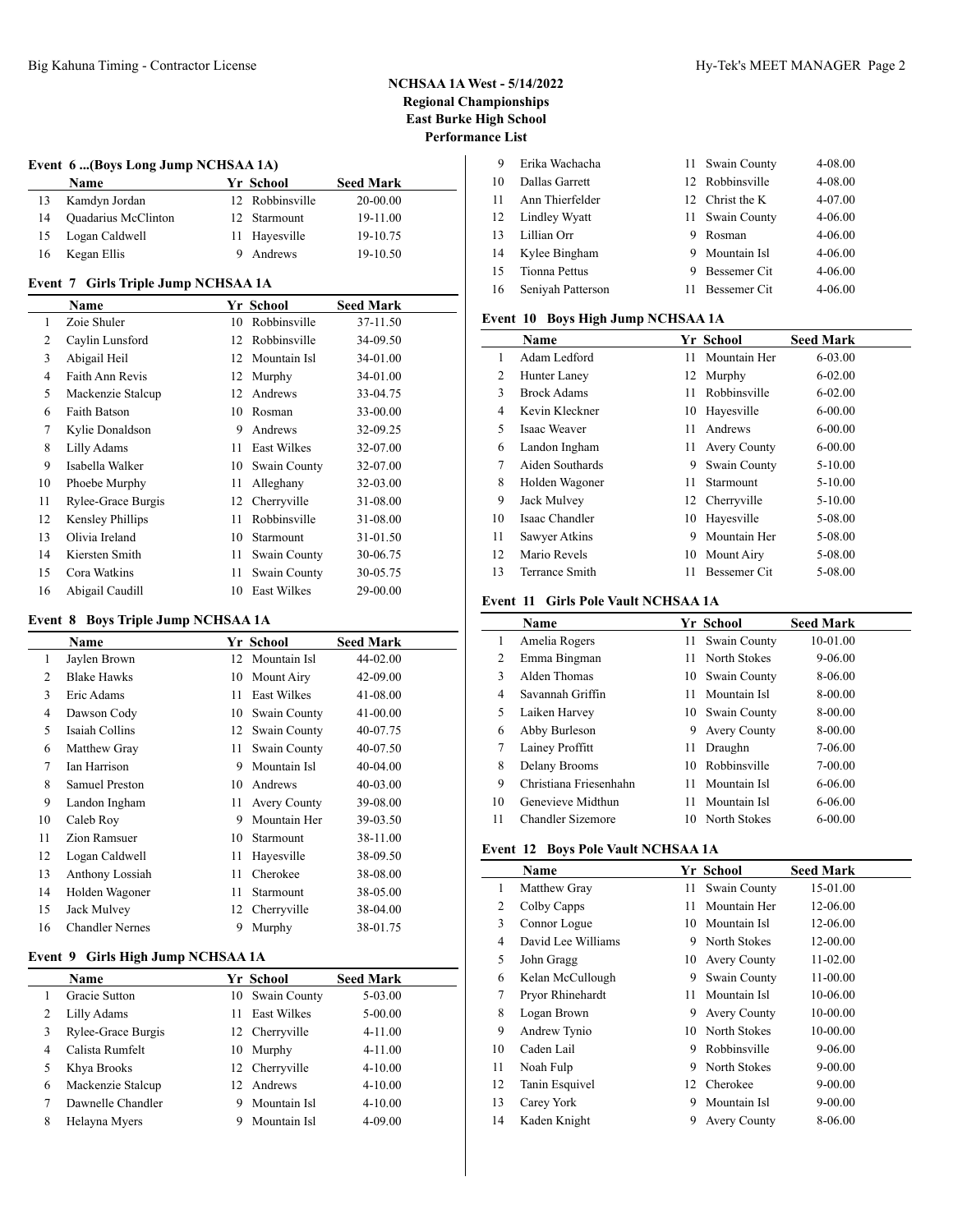**Event 12 ...(Boys Pole Vault NCHSAA 1A)**

# **NCHSAA 1A West - 5/14/2022 Regional Championships East Burke High School Performance List**

|                | <b>Name</b>                                | Yr School |                      | <b>Seed Mark</b> |  |
|----------------|--------------------------------------------|-----------|----------------------|------------------|--|
| 15             | Lucas Sutton                               | 10        | Swain County         | 7-06.00          |  |
|                | Event 13 Girls 4x800 Meter Relay NCHSAA 1A |           |                      |                  |  |
|                | <b>Team</b>                                | Relay     |                      | <b>Seed Time</b> |  |
| 1              | Swain County                               | A         |                      | 10:02.10         |  |
|                | 1) Arizona Blankenship 9                   |           | 2) Amaya Hicks 11    |                  |  |
|                | 3) Gracie Monteith 11                      |           | 4) Mazie Helpman 12  |                  |  |
| $\mathfrak{D}$ | Mountain Isl                               | A         |                      | 10:38.14         |  |
|                | 1) Sullivan Strouse 9                      |           | 2) Hope Barwick 10   |                  |  |
|                | 3) Emma Suchenski 9                        |           | 4) Hannah Butlak 12  |                  |  |
| 3              | Murphy                                     | A         |                      | 11:01.65         |  |
|                | 1) Corinne Cotton 9                        |           | 2) Alyssa Trantham 9 |                  |  |
|                | 3) Ashlyn Stroupe 12                       |           | 4) Julia Dockery 9   |                  |  |
| 4              | Thomas Jeffe                               | A         |                      | 11:05.00         |  |
|                | 1) Audrey Friedman 10                      |           | 2) Emma Deviney 12   |                  |  |
|                | 3) Sophia Smart 9                          |           | 4) Kaitlyn Rowe 12   |                  |  |
| 5              | Hayesville                                 | A         |                      | 11:14.32         |  |
|                | 1) Marley Espinal 11                       |           | 2) Emma Shook 11     |                  |  |
|                | 3) Alyssa Rodd 11                          |           | 4) Lila Roberts 11   |                  |  |
| 6              | Highland Tec                               | A         |                      | 11:54.49         |  |
|                | 1) Katelin Vaher 9                         |           | 2) Katie Fangman 9   |                  |  |
|                | 3) Avery Davis 10                          |           | 4) Olivia Apple 11   |                  |  |
| 7              | Christ the K                               | А         |                      | 12:11.38         |  |

1) Corinne Buda 9 2) Sophia Malloy 12 3) Katie Reyes 11 4) Catalina Latorre 11 8 Rosman A 12:49.00 1) Elora Whitmire 9 2) Jenny Baynard 11 3) Laniyah Hill 9 4) Lillian Orr 9 9 Avery County A 13:03.16 1) Brook Cheuvront 12 2) Lydia Crosby 9 3) Madden Lorraine 11 4) Haley Tipton 9 10 Elkin A 13:38.74 1) Alyssa Davis 9 2) Ragan Speer 10 3) Milena Waddell 9 4) Sophie Welborn 10

## **Event 14 Boys 4x800 Meter Relay NCHSAA 1A**

|                | Team                 | Relay | <b>Seed Time</b>      |
|----------------|----------------------|-------|-----------------------|
| 1              | Swain County         | A     | 8:48.00               |
|                | 1) Connor Brown 10   |       | 2) Kane Jones 10      |
|                | 3) Abhi Patel 10     |       | 4) Connor Lambert 10  |
| $\mathfrak{D}$ | Thomas Jeffe         | A     | 8:51.00               |
|                | 1) Parker Marshall 9 |       | 2) Owen Pierce 11     |
|                | 3) Ian Richards 10   |       | 4) Carson Gilliam 12  |
| 3              | Hayesville           | A     | 9:05.17               |
|                | 1) Justin Bradley 12 |       | 2) Tommy Urbaniuk 12  |
|                | 3) Landon Hughes 10  |       | 4) Bryan Davenport 11 |
| 4              | Cherokee             | А     | 9:11.00               |
|                | 1) Jaylen Bark 11    |       | 2) Tyce Hogner 8      |
|                | 3) Oztin Swayney 11  |       | 4) Anthony Lossiah 11 |
| 5              | Mountain Isl         | А     | 9:12.61               |
|                | 1) Ethan Price 10    |       | 2) Reese Johnson 10   |
|                | 3) Brayden Jolly 9   |       | 4) Isaac Thompson 11  |
|                |                      |       |                       |

| 6  | Christ the K                 | A            | 9:14.56               |
|----|------------------------------|--------------|-----------------------|
|    | 1) Logan Ades 11             |              | 2) Daniel Burger 11   |
|    | 3) Joseph Locke 11           |              | 4) Blake Nicholson 9  |
| 7  | Tri-County E                 | A            | 9:21.85               |
|    | 1) Will Crayton 12           |              | 2) Derek DiCicco 12   |
|    | 3) Logan Cummins 9           |              | 4) Nathan Downs 9     |
| 8  | Elkin                        | $\mathsf{A}$ | 9:36.11               |
|    | 1) Westin Byerly 9           |              | 2) Holt Canter 9      |
|    | 3) Connor Ball 11            |              | 4) Henry Sloop 9      |
| 9  | Murphy                       | A            | 9:41.00               |
|    | 1) Clayton Laney 11          |              | 2) Caleb Rice 12      |
|    | 3) Matthew Stalcup 11        |              | 4) Zachary Kessler 11 |
| 10 | Mount Airy                   | A            | 9:42.28               |
|    | 1) Declan Conner 9           |              | 2) Noah Khuri 12      |
|    | 3) Anthony Valadez 9         |              | 4) Ware Viers 9       |
| 11 | <b>Avery County</b>          | A            | 9:42.72               |
|    | 1) Aaron Williams 11         |              | 2) Kaden Knight 9     |
|    | 3) Asencion Barajas 11       |              | 4) Bray Guest 11      |
| 12 | Rosman                       | A            | 10:02.00              |
|    | 1) Jimmy Enriquez-Vazquez 12 |              | 2) Jackson Reese 11   |
|    | 3) Keith Fuller 11           |              | 4) Gabe Krzyzewski 9  |
| 13 | Cherryville                  | A            | 10:26.60              |
|    | 1) James Bell 9              |              | 2) Cain Cash 12       |
|    | 3) Marlon Gomez-Alamillo 10  |              | 4) Logan Ervin 9      |
|    |                              |              |                       |

#### **Event 15 Girls 100 Meter Hurdles NCHSAA 1A Prelims**

|    | <b>Name</b>       |    | Yr School           | <b>Seed Time</b> |
|----|-------------------|----|---------------------|------------------|
| 1  | Emma Shook        | 11 | Hayesville          | 16.36            |
| 2  | Aniya Hawkins     | 9  | Mountain Isl        | 16.40            |
| 3  | Kaylin Ellis      | 12 | Andrews             | 16.64            |
| 4  | Makynna McDonald  | 9  | Rosman              | 17.94            |
| 5  | Haize Moore       | 12 | Robbinsville        | 18.59            |
| 6  | Ann Thierfelder   | 12 | Christ the K        | 18.94            |
| 7  | Melani Linton     | 10 | Swain County        | 19.12            |
| 8  | Mya Burrows-Kurr  | 9  | Swain County        | 19.43            |
| 9  | Seniyah Patterson | 11 | <b>Bessemer</b> Cit | 19.45            |
| 10 | Briana Ridanpa    | 11 | Swain County        | 19.47            |
| 11 | Laci Morefield    | 10 | South Stokes        | 19.54            |
| 12 | Ragan Speer       | 10 | Elkin               | 19.58            |
| 13 | Amelia Lachowski  | 10 | Christ the K        | 19.68            |
| 14 | Kaya Hohensee     | 11 | Christ the K        | 19.98            |
| 15 | Kelsea Absher     | 10 | East Wilkes         | 19.99            |
| 16 | Annika Huskey     | 12 | Cherryville         | 20.24            |

## **Event 16 Boys 110 Meter Hurdles NCHSAA 1A Prelims**

|               | <b>Name</b>            |     | Yr School       | <b>Seed Time</b> |
|---------------|------------------------|-----|-----------------|------------------|
|               | <b>Brock Adams</b>     | 11  | Robbinsville    | 15.16            |
| $\mathcal{L}$ | Austin Jenkins         |     | 12 Swain County | 16.10            |
| 3             | Juan Allen             |     | 12 Murphy       | 16.23            |
| 4             | Seth McEachern         | 11  | Mountain Isl    | 17.02            |
| 5             | Jacobe Smith           | 11. | Mountain Isl    | 17.04            |
| 6             | Kamarion Bolin         | 11  | Cherryville     | 17.13            |
| 7             | <b>Scotty Stevens</b>  | 11. | North Stokes    | 17.74            |
| 8             | <b>Taylor Thornton</b> | 10  | South Stokes    | 19.04            |
| 9             | Taishan Bell           | 10  | Cherryville     | 19.43            |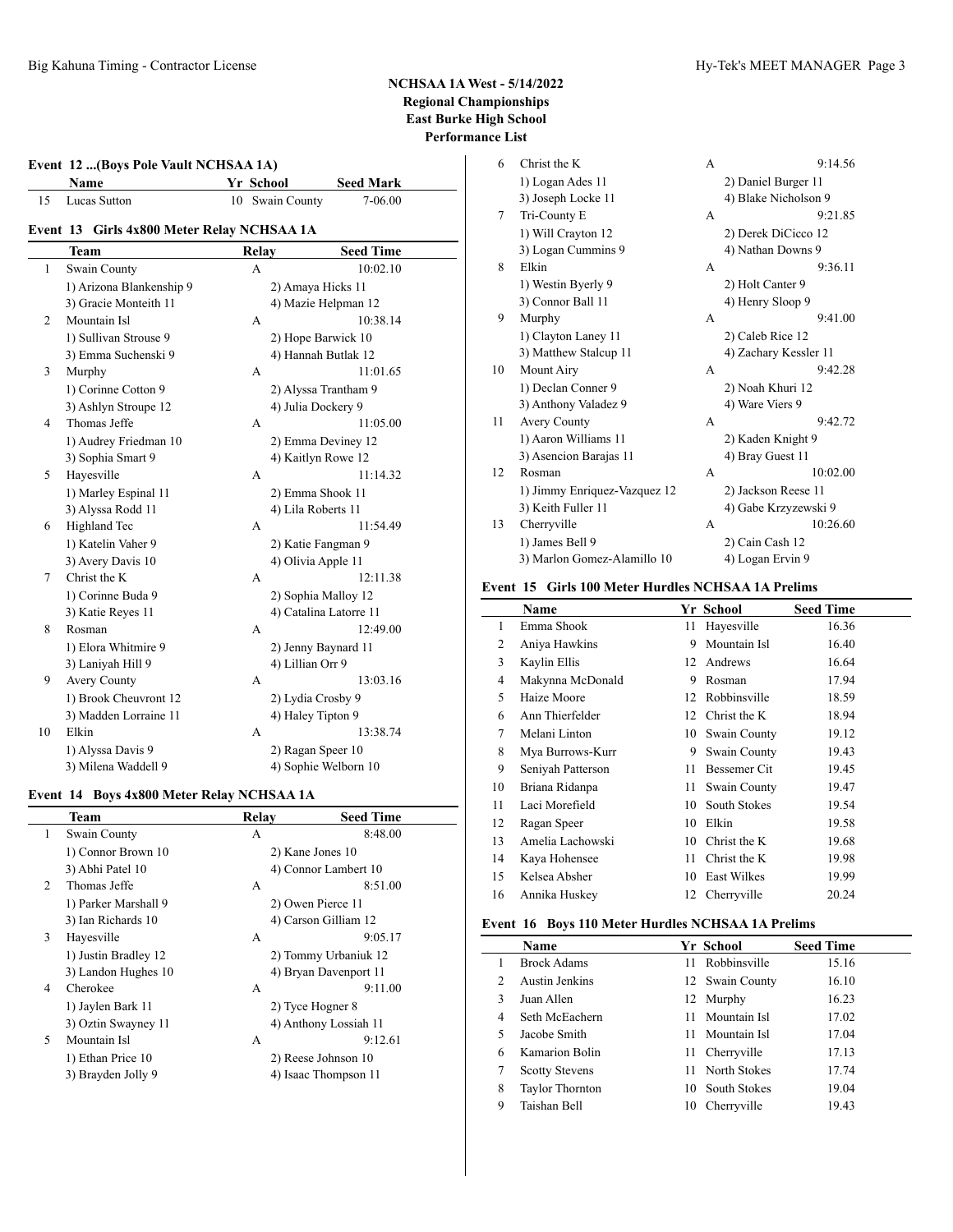#### **Event 16 ...(Boys 110 Meter Hurdles NCHSAA 1A Prelims)**

|    | <b>Name</b>      |    | Yr School       | <b>Seed Time</b> |  |
|----|------------------|----|-----------------|------------------|--|
| 10 | Amani Benel      |    | 10 Christ the K | 19.46            |  |
| 11 | Matthew Gray     |    | 11 North Stokes | 19.55            |  |
| 12 | Holden Wagoner   | П  | Starmount       | 19.93            |  |
| 13 | Jacob Jones      | 9  | Hayesville      | 19.95            |  |
| 14 | Jesus Jimenez    | 9  | Andrews         | 20.92            |  |
| 15 | Ian Alexander    |    | Bessemer Cit    | 20.93            |  |
| 16 | Zachary Townsend | 10 | Hayesville      | 21.74            |  |

## **Event 17 Girls 100 Meter Dash NCHSAA 1A Prelims**

|    | Name             |    | Yr School       | <b>Seed Time</b> |
|----|------------------|----|-----------------|------------------|
| 1  | Lauren Tolbert   | 12 | Highland Tec    | 12.16            |
| 2  | Jaida McGrew     | 9  | Mountain Isl    | 12.20            |
| 3  | Zoie Shuler      | 10 | Robbinsville    | 12.44            |
| 4  | Aniya Edwards    | 9  | Elkin           | 12.48            |
| 5  | Natalie Patton   | 9  | Mountain Isl    | 12.71            |
| 6  | Jalee Brown      | 9  | South Stokes    | 12.74            |
| 7  | Sarah Bare       | 11 | Alleghany       | 12.78            |
| 8  | Makynna McDonald | 9  | Rosman          | 12.84            |
| 9  | Madison Forsythe |    | 12 Mountain Isl | 13.07            |
| 10 | Phoebe Murphy    | 11 | Alleghany       | 13.14            |
| 11 | Callista Spencer |    | 12 Cherryville  | 13.34            |
| 12 | Jaida Ansari     | 12 | Rosman          | 13.34            |
| 13 | Kia Guerrero     | 11 | Murphy          | 13.41            |
| 14 | Tarron Boley     | 9  | Rosman          | 13.94            |
| 15 | Laya McMillan    | 12 | Cherokee        | 13.94            |
| 16 | Jordyn Bailey    |    | 12 East Wilkes  | 14.08            |

# **Event 18 Boys 100 Meter Dash NCHSAA 1A Prelims**

 $\overline{a}$ 

|              | <b>Name</b>            |    | Yr School       | <b>Seed Time</b> |  |
|--------------|------------------------|----|-----------------|------------------|--|
| $\mathbf{1}$ | Jaylin Milton-Hall     |    | 12 Mountain Isl | 10.46            |  |
| 2            | Trevin Moyer           |    | 12 Mountain Isl | 10.49            |  |
| 3            | Benjamin Patton        | 11 | Mountain Isl    | 10.99            |  |
| 4            | Cuttler Adams          | 10 | Robbinsville    | 11.04            |  |
| 5            | Joseph Hornbuckle      |    | 12 Cherokee     | 11.24            |  |
| 6            | Elijah Ford            | 11 | Christ the K    | 11.40            |  |
| 7            | <b>Isaac Weaver</b>    | 11 | Andrews         | 11.43            |  |
| 8            | Quadarius McClinton    | 12 | Starmount       | 11.49            |  |
| 9            | Ray Bradley            |    | 12 Cherokee     | 11.50            |  |
| 10           | Ricardo Nuevo          | 10 | Alleghany       | 11.51            |  |
| 11           | Alex Neal              |    | 12 Christ the K | 11.58            |  |
| 12           | Dalmon King            | 11 | Cherokee        | 11.60            |  |
| 13           | KJ Allen               | 9  | Starmount       | 11.64            |  |
| 14           | Marley McCall          | 10 | Rosman          | 11.74            |  |
| 15           | <b>Chandler Nernes</b> | 9  | <b>Murphy</b>   | 11.79            |  |
| 16           | Drew Livadaras         | 10 | Starmount       | 11.84            |  |

### **Event 19 Girls 4x200 Meter Relay NCHSAA 1A**

| Team                | Relav             | <b>Seed Time</b>       |
|---------------------|-------------------|------------------------|
| Mountain Isl        |                   | 1:47.24                |
| 1) Cadence Smith 12 |                   | 2) Madison Forsythe 12 |
| 3) Ella Barwick 12  | 4) Jaida McGrew 9 |                        |

| 2  | Robbinsville             | А | 1:48.70                  |
|----|--------------------------|---|--------------------------|
|    | 1) Caylin Lunsford 12    |   | 2) Kensley Phillips 11   |
|    | 3) Delany Brooms 10      |   | 4) Zoie Shuler 10        |
| 3  | Swain County             | А | 1:51.41                  |
|    | 1) Mazie Helpman 12      |   | 2) Sienna Hackshaw 9     |
|    | 3) Amaya Hicks 11        |   | 4) Isabella Walker 10    |
| 4  | Avery County             | А | 1:55.07                  |
|    | 1) Carter Peterson 10    |   | 2) Marisol Guzman 11     |
|    | 3) Abby Burleson 9       |   | 4) Renn Herdklotz 10     |
| 5  | Christ the K             | А | 1:57.91                  |
|    | 1) Nicole Castillo 12    |   | 2) Katie Dulski 9        |
|    | 3) Madeline Ford 9       |   | 4) Amelia Lachowski 10   |
| 6  | Andrews                  | А | 1:59.20                  |
|    | 1) Kaylin Ellis 12       |   | 2) Beth Shook 9          |
|    | 3) Rylie McDonald 11     |   | 4) Brooke Phillips 12    |
| 7  | Cherryville              | А | 1:59.38                  |
|    | 1) Rylee-Grace Burgis 12 |   | 2) Printasja Lipscomb 10 |
|    | 3) Ceniya Powell 10      |   | 4) Callista Spencer 12   |
| 8  | Thomas Jeffe             | A | 2:00.56                  |
|    | 1) Rainey Thompson 9     |   | 2) Leigha Buroughs 11    |
|    | 3) Maylan Maxwell 11     |   | 4) Alayna Simmons 11     |
| 9  | Starmount                | А | 2:00.69                  |
|    | 1) Maggie Ray 10         |   | 2) Olivia Ireland 10     |
|    | 3) Fantasia Hagler 12    |   | 4) Allison Vazquez 11    |
| 10 | Rosman                   | А | 2:04.94                  |
|    | 1) Caroline Marlow 12    |   | 2) Tarron Boley 9        |
|    | 3) Lexi Powell 9         |   | 4) Faith Batson 10       |
| 11 | Highland Tec             | А | 2:08.25                  |
|    | 1) Kendall Tyler 9       |   | 2) Jaliyah Stinson       |
|    | 3) Maeve Jacobs          |   | 4) Luna Peterkin 9       |
| 12 | Cherokee                 | А | 2:11.95                  |
|    | 1) Letsi Burgos 10       |   | 2) Betty Lossiah 12      |
|    | 3) Niya Mora 11          |   | 4) Awee Walkingstick 10  |
| 13 | Tri-County E             | A | 2:19.68                  |
|    | 1) Mia Desiderio 9       |   | 2) Mackenzie Grove 12    |
|    | 3) Addisyn Hardin 12     |   | 4) Shyla Serrano 9       |

#### **Event 20 Boys 4x200 Meter Relay NCHSAA 1A**

|   | Team                  | Relay | <b>Seed Time</b>          |
|---|-----------------------|-------|---------------------------|
| 1 | Mountain Isl          | А     | 1:29.52                   |
|   | 1) Trae Nickelson 12  |       | 2) Jonavon Fisher 10      |
|   | 3) Reginald Taylor 12 |       | 4) Benjamin Patton 11     |
| 2 | Murphy                | А     | 1:34.86                   |
|   | 1) Juan Allen 12      |       | 2) Cameron Grooms 11      |
|   | 3) Will Johnson 11    |       | 4) Austin Woody 12        |
| 3 | Starmount             | А     | 1:34.87                   |
|   | 1) Noah Silva 12      |       | 2) Anthony Real 10        |
|   | 3) Zack Dezern 11     |       | 4) Said Loeza 12          |
| 4 | Robbinsville          | А     | 1:35.24                   |
|   | 1) Sully Shanahan 12  |       | 2) Carson Lovin 11        |
|   | 3) Kamdyn Jordan 12   |       | 4) Cuttler Adams 10       |
| 5 | Swain County          | А     | 1:35.29                   |
|   | 1) Josiah Glaspie 10  |       | 2) Cameron Blankenship 12 |
|   | 3) Cooper Hyatt 12    |       | 4) Josh Collins 10        |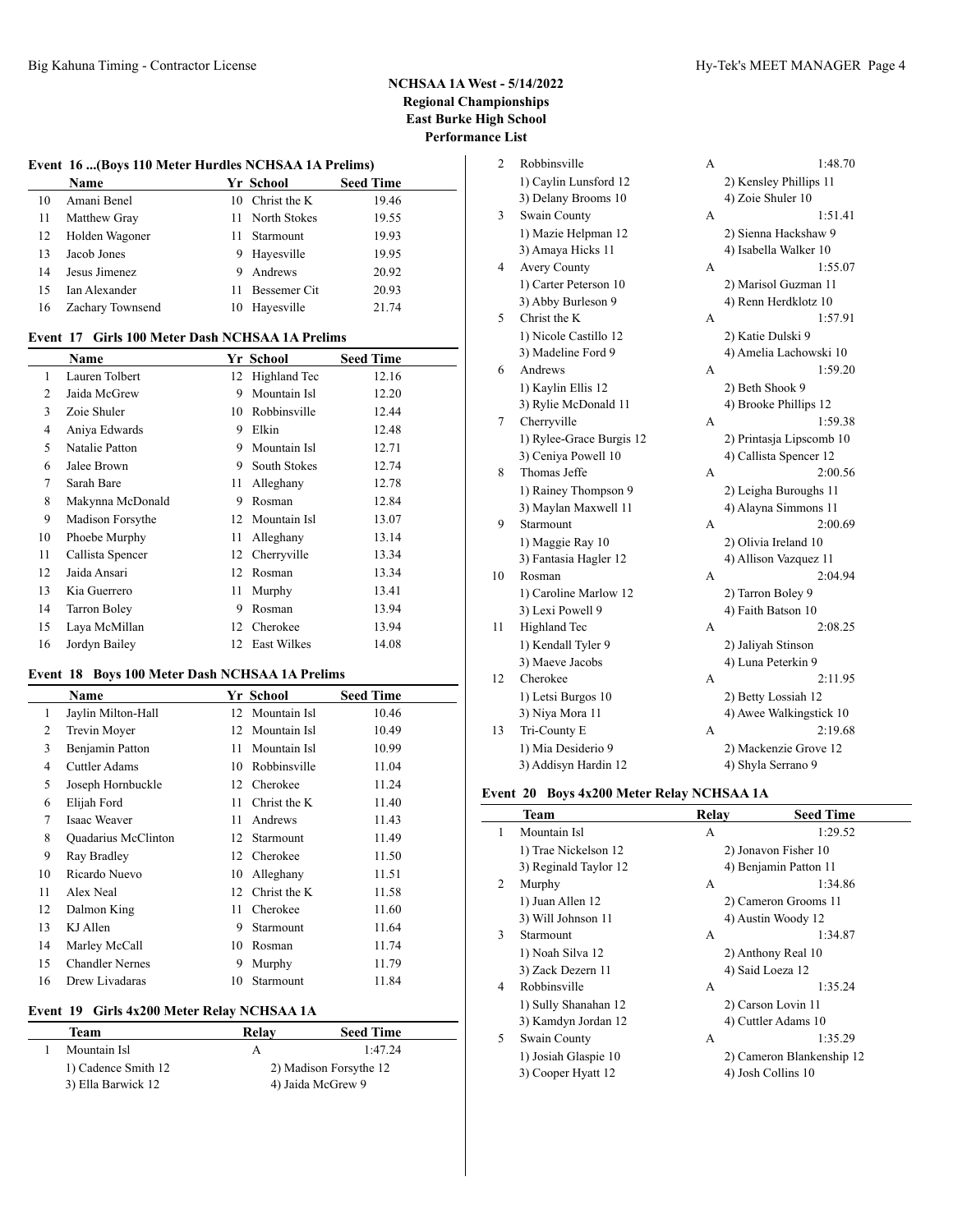$\overline{\phantom{a}}$ 

## **Event 20 ...(Boys 4x200 Meter Relay NCHSAA 1A)**

|    | Team                     | Relay | <b>Seed Time</b>        |
|----|--------------------------|-------|-------------------------|
| 6  | <b>Avery County</b>      | A     | 1:35.90                 |
|    | 1) Elijah Holtsclaw 11   |       | 2) Jack Crenshaw 11     |
|    | 3) Will Stanford 10      |       | 4) Bray Guest 11        |
| 7  | Mount Airy               | A     | 1:35.91                 |
|    | 1) Connor Burrell 11     |       | 2) Caleb Reid 10        |
|    | 3) Mario Revels 10       |       | 4) Tyler Mason 10       |
| 8  | Cherryville              | A     | 1:36.00                 |
|    | 1) Gavin Cease 12        |       | 2) Mason Grindstaff 12  |
|    | 3) Yandel Lazala 11      |       | 4) Cooper Sloan 12      |
| 9  | Thomas Jeffe             | A     | 1:37.85                 |
|    | 1) Jeremy Black 11       |       | 2) Ian Richards 10      |
|    | 3) Owen Pierce 11        |       | 4) Donovan Berry 12     |
| 10 | Hayesville               | A     | 1:38.38                 |
|    | 1) Taylor McClure 10     |       | 2) Jon Dockery 11       |
|    | 3) Logan Caldwell 11     |       | 4) Chandler Dempsey 12  |
| 11 | Cherokee                 | A     | 1:39.28                 |
|    | 1) Ray Bradley 12        |       | 2) Joseph Hornbuckle 12 |
|    | 3) Dalmon King 11        |       | 4) Tso Smith 10         |
| 12 | Rosman                   | A     | 1:39.70                 |
|    | 1) Marley McCall 10      |       | 2) Mason Mezger 10      |
|    | 3) Cayden Slonecker 12   |       | 4) Aaron Eubanks 11     |
| 13 | Christ the K             | A     | 1:40.31                 |
|    | 1) Plaxico Brown 12      |       | 2) Matthew Dupont 10    |
|    | 3) Elijah Ford 11        |       | 4) Peter Thierfelder 12 |
| 14 | Tri-County E             | A     | 1:44.95                 |
|    | 1) Alex Clevez 11        |       | 2) Logan Cummins 9      |
|    | 3) Domenic Calascione 11 |       | 4) Sebastian Clevez 10  |

## **Event 21 Girls 1600 Meter Run NCHSAA 1A**

|    | Name                  |    | Yr School    | <b>Seed Time</b> |
|----|-----------------------|----|--------------|------------------|
| 1  | Arizona Blankenship   | 9  | Swain County | 5:21.01          |
| 2  | Nicole Alfers         | 9  | Christ the K | 5:43.01          |
| 3  | Gracie Monteith       | 11 | Swain County | 5:46.13          |
| 4  | Lily Miller           | 10 | Christ the K | 5:49.28          |
| 5  | Sullivan Strouse      | 9  | Mountain Isl | 5:55.16          |
| 6  | Marisa Cole           | 10 | Rosman       | 5:57.22          |
| 7  | Emma Suchenski        | 9  | Mountain Isl | 5:57.51          |
| 8  | Isabelle Gventer      | 11 | Langtree Cha | 6:00.90          |
| 9  | Mickayla Belus        | 9  | Mountain Isl | 6:08.36          |
| 10 | Lily Bjerkness        | 10 | Swain County | 6:11.64          |
| 11 | Ragan Speer           | 10 | Elkin        | 6:16.00          |
| 12 | Liberty Hartley       | 10 | Robbinsville | 6:17.69          |
| 13 | Evelyn Carroll        | 10 | Langtree Cha | 6:21.00          |
| 14 | Olivia Apple          | 11 | Highland Tec | 6:39.45          |
| 15 | <b>Madison Graves</b> | 9  | Hayesville   | 6:47.31          |
| 16 | Chantelle Moll        | 10 | Rosman       | 7:23.07          |

### **Event 22 Boys 1600 Meter Run NCHSAA 1A**

| Name            | Yr School       | <b>Seed Time</b> |
|-----------------|-----------------|------------------|
| Connor Brown    | 10 Swain County | 4:30.20          |
| Carson Gilliam  | 12 Thomas Jeffe | 4:31.70          |
| Blake Nicholson | 9 Christ the K  | 4:34.13          |
| Jaylen Bark     | Cherokee        | 4:44.79          |

| 5  | <b>Ethan Price</b> | 10. | Mountain Isl        | 4:49.23 |
|----|--------------------|-----|---------------------|---------|
| 6  | Michael Ledbetter  | 10. | Thomas Jeffe        | 4:56.10 |
| 7  | Daniel Burger      | 11  | Christ the K        | 4:56.85 |
| 8  | Kaden Knight       | 9   | <b>Avery County</b> | 5:00.00 |
| 9  | Brayden Jolly      | 9   | Mountain Isl        | 5:02.00 |
| 10 | Tyce Hogner        | 8   | Cherokee            | 5:05.80 |
| 11 | Connor Ball        | 11  | Elkin               | 5:06.00 |
| 12 | Kane Jones         |     | 10 Swain County     | 5:07.96 |
| 13 | Landon Hughes      | 10  | Hayesville          | 5:09.07 |
| 14 | William Cable      | 11  | Robbinsville        | 5:10.75 |
| 15 | Connor Lambert     |     | 10 Swain County     | 5:11.12 |
| 16 | Tommy Urbaniuk     |     | 12 Hayesville       | 5:12.02 |

#### **Event 23 Girls 4x100 Meter Relay NCHSAA 1A**

|    | <b>Team</b>             | <b>Relay</b> | <b>Seed Time</b>              |
|----|-------------------------|--------------|-------------------------------|
| 1  | Mountain Isl            | А            | 49.56                         |
|    | 1) Aniya Hawkins 9      |              | 2) Natalie Patton 9           |
|    | 3) Madison Forsythe 12  |              | 4) Jaida McGrew 9             |
| 2  | Robbinsville            | А            | 51.57                         |
|    | 1) Delany Brooms 10     |              | 2) Caylin Lunsford 12         |
|    | 3) Kensley Phillips 11  |              | 4) Yeikamarie Jimenez Diaz 12 |
| 3  | South Stokes            | А            | 53.56                         |
|    | 1) Jalee Brown 9        |              | 2) Ka'Laysia Fulp 12          |
|    | 3) Korbyn Tyler 10      |              | 4) Haley Tyndall 9            |
| 4  | Alleghany               | А            | 53.86                         |
|    | 1) Ally Glenn 9         |              | 2) Phoebe Murphy 11           |
|    | 3) Emma Foley 11        |              | 4) Sarah Bare 11              |
| 5  | Rosman                  | А            | 54.45                         |
|    | 1) Jaida Ansari 12      |              | 2) Faith Batson 10            |
|    | 3) Makynna McDonald 9   |              | 4) Caroline Marlow 12         |
| 6  | Murphy                  | А            | 54.84                         |
|    | 1) Kia Guerrero 11      |              | 2) Calista Rumfelt 10         |
|    | 3) Wyndsor Caldwell 9   |              | 4) Faith Ann Revis 12         |
| 7  | Avery County            | А            | 55.04                         |
|    | 1) Carter Peterson 10   |              | 2) Marisol Guzman 11          |
|    | 3) Abby Burleson 9      |              | 4) Lillie Ward 10             |
| 8  | Andrews                 | А            | 55.04                         |
|    | 1) Kaylin Ellis 12      |              | 2) Brooke Phillips 12         |
|    | 3) Mackenzie Stalcup 12 |              | 4) Kylie Donaldson 9          |
| 9  | Swain County            | А            | 55.06                         |
|    | 1) Naomi Feagin 12      |              | 2) Allie Gibson 9             |
|    | 3) Amelia Clough 11     |              | 4) Isabella Walker 10         |
| 10 | Christ the K            | А            | 55.11                         |
|    | 1) Nicole Castillo 12   |              | 2) Katie Dulski 9             |
|    | 3) Madeline Ford 9      |              | 4) Amelia Lachowski 10        |
| 11 | Cherryville             | А            | 55.57                         |
|    | 1) Annika Huskey 12     |              | 2) Rylee-Grace Burgis 12      |
|    | 3) Ceniya Powell 10     |              | 4) Callista Spencer 12        |
| 12 | Bessemer Cit            | А            | 55.96                         |
|    | 1) Zaniya Jeffries 9    |              | 2) Daejah Hardin 11           |
|    | 3) Seniyah Patterson 11 |              | 4) Tionna Pettus 9            |
| 13 | <b>East Wilkes</b>      | А            | 56.69                         |
|    | 1) Lilly Adams 11       |              | 2) Jordyn Bailey 12           |
|    | 3) Abigail Caudill 10   |              | 4) McKenzie Harrold 10        |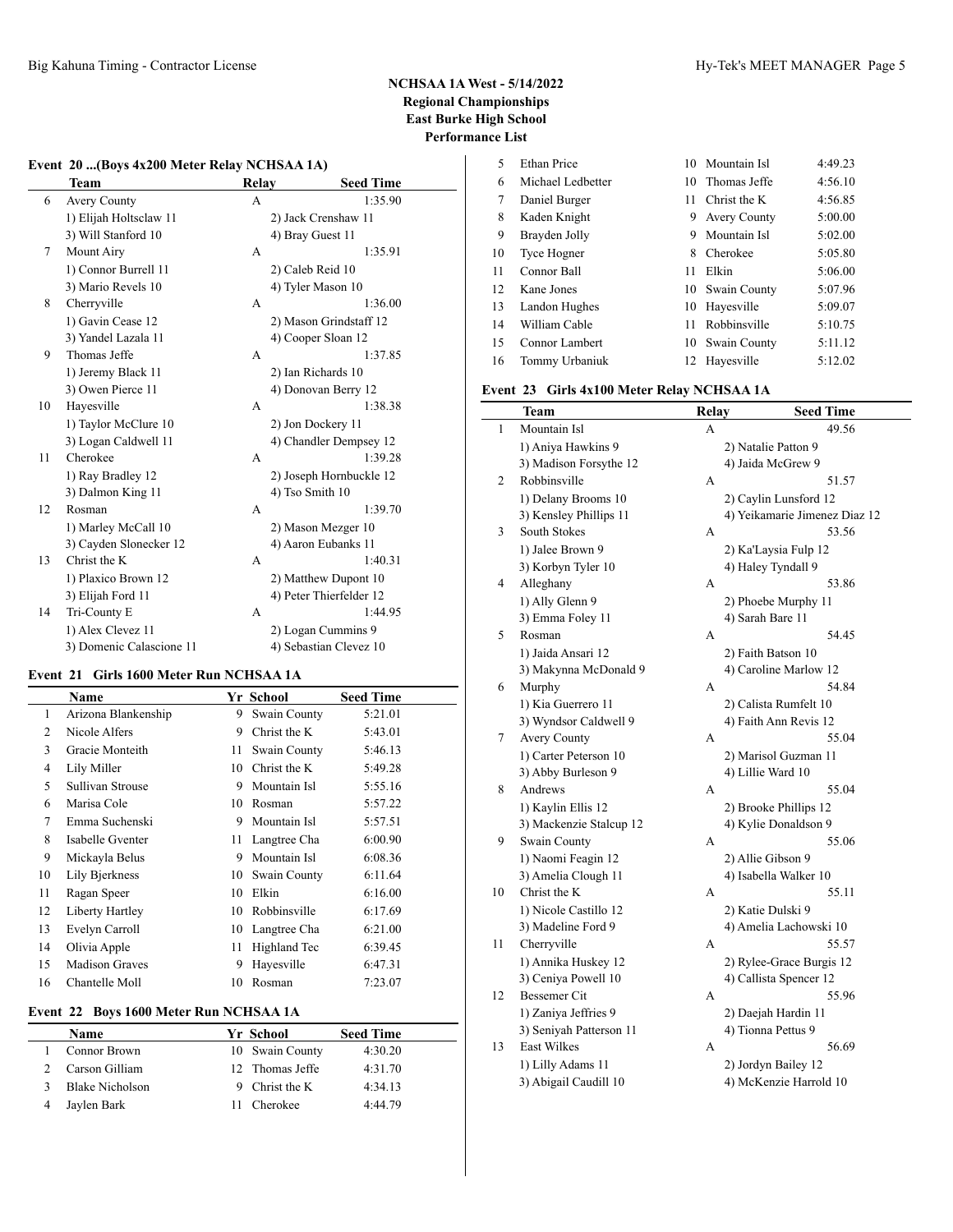## **Event 23 ...(Girls 4x100 Meter Relay NCHSAA 1A)**

| Team                   | Relay         | <b>Seed Time</b>        |
|------------------------|---------------|-------------------------|
| Starmount              | A             | 56.99                   |
| 1) Maggie Ray 10       |               | 2) Maycie Welcome 11    |
| 3) Hailey Rodriguez 11 |               | 4) Allison Vazquez 11   |
| Highland Tec           | A             | 58.11                   |
| 1) Kendall Tyler 9     |               | 2) Jaliyah Stinson      |
| 3) Kendall McPhatter 9 |               | 4) Maeve Jacobs         |
| Cherokee               | А             | 58.70                   |
| 1) Letsi Burgos 10     | 2) AJ Hill 11 |                         |
| 3) Shelby Solis 10     |               | 4) Awee Walkingstick 10 |
|                        |               |                         |

#### **Event 24 Boys 4x100 Meter Relay NCHSAA 1A**

| Team                   | Relay                                                                                                                                                                                                                                                                                   | <b>Seed Time</b>          |
|------------------------|-----------------------------------------------------------------------------------------------------------------------------------------------------------------------------------------------------------------------------------------------------------------------------------------|---------------------------|
| Mountain Isl           | A                                                                                                                                                                                                                                                                                       | 42.04                     |
| 1) Trae Nickelson 12   |                                                                                                                                                                                                                                                                                         | 2) Jonavon Fisher 10      |
| 3) Reginald Taylor 12  |                                                                                                                                                                                                                                                                                         | 4) Benjamin Patton 11     |
| Starmount              | А                                                                                                                                                                                                                                                                                       | 45.09                     |
| 1) Xavier King 11      |                                                                                                                                                                                                                                                                                         | 2) Quadarius McClinton 12 |
| 3) Anthony Real 10     |                                                                                                                                                                                                                                                                                         | 4) Zack Dezern 11         |
| Swain County           | А                                                                                                                                                                                                                                                                                       | 45.29                     |
| 1) Cooper Hyatt 12     |                                                                                                                                                                                                                                                                                         | 2) Josh Collins 10        |
| 3) Gabriel Lillard 11  |                                                                                                                                                                                                                                                                                         | 4) Josiah Glaspie 10      |
| Murphy                 | А                                                                                                                                                                                                                                                                                       | 45.68                     |
| 1) Cameron Grooms 11   |                                                                                                                                                                                                                                                                                         | 2) Will Johnson 11        |
| 3) Juan Allen 12       |                                                                                                                                                                                                                                                                                         | 4) Hunter Stalcup 10      |
| Mount Airy             | A                                                                                                                                                                                                                                                                                       | 45.84                     |
| 1) Mario Revels 10     |                                                                                                                                                                                                                                                                                         | 2) Connor Burrell 11      |
| 3) Caleb Reid 10       |                                                                                                                                                                                                                                                                                         | 4) Tyler Mason 10         |
| <b>East Wilkes</b>     | A                                                                                                                                                                                                                                                                                       | 46.70                     |
| 1) Eric Adams 11       |                                                                                                                                                                                                                                                                                         | 2) Easton Martin 11       |
| 3) Grayson Bullard 9   |                                                                                                                                                                                                                                                                                         | 4) Titus Miller 12        |
| Hayesville             | A                                                                                                                                                                                                                                                                                       | 46.95                     |
| 1) Chandler Dempsey 12 |                                                                                                                                                                                                                                                                                         | 2) Seth Leek 10           |
| 3) Taylor McClure 10   |                                                                                                                                                                                                                                                                                         | 4) Kevin Kleckner 10      |
| Christ the K           | A                                                                                                                                                                                                                                                                                       | 47.14                     |
| 1) Elijah Ford 11      |                                                                                                                                                                                                                                                                                         | 2) Plaxico Brown 12       |
| 3) Amani Benel 10      |                                                                                                                                                                                                                                                                                         | 4) Matthew Dupont 10      |
|                        | A                                                                                                                                                                                                                                                                                       | 47.19                     |
| 1) Carson Lovin 11     |                                                                                                                                                                                                                                                                                         | 2) Cooper Adams 9         |
|                        |                                                                                                                                                                                                                                                                                         | 4) Kamdyn Jordan 12       |
|                        |                                                                                                                                                                                                                                                                                         | 47.56                     |
|                        |                                                                                                                                                                                                                                                                                         | 2) Mason Mezger 10        |
|                        |                                                                                                                                                                                                                                                                                         | 4) Colton Dodson 9        |
|                        |                                                                                                                                                                                                                                                                                         | 47.62                     |
|                        |                                                                                                                                                                                                                                                                                         | 2) Silas Garceau 9        |
|                        |                                                                                                                                                                                                                                                                                         | 4) Bray Guest 11          |
|                        |                                                                                                                                                                                                                                                                                         | 47.75                     |
|                        |                                                                                                                                                                                                                                                                                         | 2) Gavin Cease 12         |
|                        |                                                                                                                                                                                                                                                                                         | 4) Danyel Thompkins 11    |
|                        |                                                                                                                                                                                                                                                                                         | 48.08                     |
|                        |                                                                                                                                                                                                                                                                                         | 2) Joseph Hornbuckle 12   |
|                        |                                                                                                                                                                                                                                                                                         | 4) Tso Smith 10           |
|                        | Robbinsville<br>3) Caden Lail 9<br>Rosman<br>1) Cayden Slonecker 12<br>3) Marley McCall 10<br>Avery County<br>1) Elijah Holtsclaw 11<br>3) Will Stanford 10<br>Cherryville<br>1) Marlon Gomez-Alamillo 10<br>3) Kamarion Bolin 11<br>Cherokee<br>1) Ray Bradley 12<br>3) Dalmon King 11 | A<br>А<br>А<br>A          |

| 14 | Andrews                   | А |                      | 48.28 |
|----|---------------------------|---|----------------------|-------|
|    | 1) Kegan Ellis 9          |   | 2) Michael Samton 12 |       |
|    | 3) Samuel Preston 10      |   | 4) Isaac Weaver 11   |       |
| 15 | Highland Tec              | А |                      | 48.62 |
|    | 1) Alexander Stephenson 9 |   | 2) Amarri Manning    |       |
|    | 3) Jorel Breedon          |   | 4) Julian Boyce 9    |       |
|    |                           |   |                      |       |

### **Event 25 Girls 400 Meter Dash NCHSAA 1A**

|                | Name              |    | Yr School    | <b>Seed Time</b> |
|----------------|-------------------|----|--------------|------------------|
| 1              | Lauren Tolbert    | 12 | Highland Tec | 56.54            |
| $\overline{2}$ | Aniya Edwards     | 9  | Elkin        | 1:00.38          |
| 3              | Mazie Helpman     | 12 | Swain County | 1:01.87          |
| 4              | Natalie Patton    | 9  | Mountain Isl | 1:02.29          |
| 5              | Alyssa Davis      | 9  | Elkin        | 1:02.44          |
| 6              | Ella Barwick      | 12 | Mountain Isl | 1:03.39          |
| 7              | Delany Brooms     | 10 | Robbinsville | 1:03.48          |
| 8              | Sienna Hackshaw   | 9  | Swain County | 1:04.05          |
| 9              | Cadence Smith     | 12 | Mountain Isl | 1:04.93          |
| 10             | Laya McMillan     | 12 | Cherokee     | 1:05.43          |
| 11             | Kendall McPhatter | 9  | Highland Tec | 1:05.86          |
| 12             | Audrey Friedman   | 10 | Thomas Jeffe | 1:07.13          |
| 13             | Hailey Rodriguez  | 11 | Starmount    | 1:07.16          |
| 14             | Lillian Orr       | 9  | Rosman       | 1:07.54          |
| 15             | Lila Roberts      | 11 | Hayesville   | 1:07.68          |
| 16             | Madeline Ford     | 9  | Christ the K | 1:07.94          |

## **Event 26 Boys 400 Meter Dash NCHSAA 1A**

|    | Name               |    | Yr School      | <b>Seed Time</b> |
|----|--------------------|----|----------------|------------------|
| 1  | Trevin Moyer       | 12 | Mountain Isl   | 48.35            |
| 2  | Cameron Grooms     | 11 | Murphy         | 51.64            |
| 3  | Jaylin Milton-Hall | 12 | Mountain Isl   | 51.95            |
| 4  | Jackson Owens      |    | 12 Cherryville | 52.44            |
| 5  | JoTwan Patton      | 11 | Mountain Isl   | 52.51            |
| 6  | Connor Probst      | 10 | Langtree Cha   | 53.50            |
| 7  | Cole Hicks         | 10 | North Stokes   | 53.51            |
| 8  | Owen Pierce        | 11 | Thomas Jeffe   | 53.69            |
| 9  | Tanin Esquivel     | 12 | Cherokee       | 53.94            |
| 10 | Peter Thierfelder  | 12 | Christ the K   | 53.97            |
| 11 | Cuttler Adams      | 10 | Robbinsville   | 54.11            |
| 12 | Anthony Real       | 10 | Starmount      | 55.41            |
| 13 | Matthew Dupont     | 10 | Christ the K   | 55.70            |
| 14 | Lucas Keller       | 9  | Elkin          | 56.44            |
| 15 | Hunter Cloutier    | 9  | Rosman         | 56.64            |
| 16 | Taishan Bell       | 10 | Cherryville    | 57.23            |

## **Event 27 Girls 300 Meter Hurdles NCHSAA 1A**

|   | <b>Name</b>      |    | Yr School       | <b>Seed Time</b> |
|---|------------------|----|-----------------|------------------|
|   | Emma Shook       | 11 | Hayesville      | 49.44            |
| 2 | Aniya Hawkins    |    | 9 Mountain Isl  | 50.78            |
| 3 | Mya Burrows-Kurr |    | 9 Swain County  | 51.97            |
| 4 | Kaylin Ellis     |    | 12 Andrews      | 52.14            |
| 5 | Lillie Ward      |    | 10 Avery County | 52.34            |
| 6 | Melani Linton    |    | 10 Swain County | 52.45            |
|   | Sarah Rayfield   | 10 | Cherryville     | 53.28            |
| 8 | Ann Thierfelder  |    | Christ the K    | 53.44            |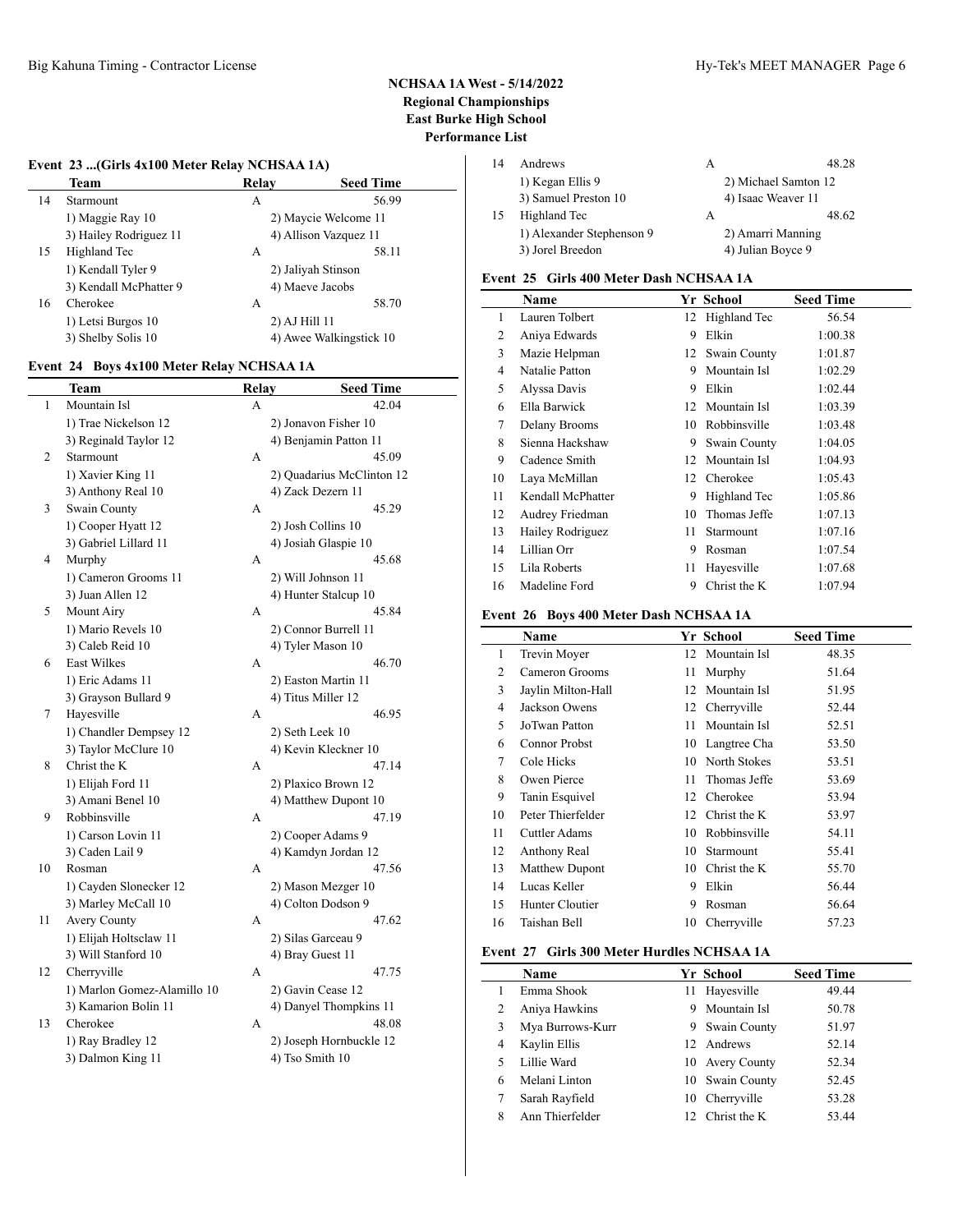#### **Event 27 ...(Girls 300 Meter Hurdles NCHSAA 1A)**

|    | <b>Name</b>      |    | Yr School       | <b>Seed Time</b> |
|----|------------------|----|-----------------|------------------|
| 9  | Ragan Speer      | 10 | Elkin           | 55.50            |
| 10 | Briana Ridanpa   |    | 11 Swain County | 55.96            |
| 11 | Lillian Orr      | 9  | Rosman          | 56.68            |
| 12 | Caitlyn Ruffin   |    | 12 Mountain Isl | 56.79            |
| 13 | Aniya Rhine      | 11 | Mountain Isl    | 57.00            |
| 14 | Amelia Lachowski |    | 10 Christ the K | 57.19            |
| 15 | Tarron Boley     | 9  | Rosman          | 57.54            |
| 16 | Luna Peterkin    |    | Highland Tec    | 58.04            |

#### **Event 28 Boys 300 Meter Hurdles NCHSAA 1A**

|    | Name                   |    | Yr School           | <b>Seed Time</b> |
|----|------------------------|----|---------------------|------------------|
| 1  | <b>Brock Adams</b>     | 11 | Robbinsville        | 41.53            |
| 2  | <b>Scotty Stevens</b>  | 11 | North Stokes        | 43.64            |
| 3  | Seth McEachern         | 11 | Mountain Isl        | 43.76            |
| 4  | Colby Capps            | 11 | Mountain Her        | 44.04            |
| 5  | Kelan McCullough       | 9  | Swain County        | 44.44            |
| 6  | Jacobe Smith           | 11 | Mountain Isl        | 44.50            |
| 7  | Josiah Glaspie         | 10 | Swain County        | 44.82            |
| 8  | <b>Taylor Thornton</b> | 10 | South Stokes        | 45.30            |
| 9  | Austin Jenkins         | 12 | Swain County        | 46.10            |
| 10 | Silas Garceau          | 9  | <b>Avery County</b> | 46.14            |
| 11 | Holden Wagoner         | 11 | Starmount           | 46.24            |
| 12 | Kamarion Bolin         | 11 | Cherryville         | 46.96            |
| 13 | Jaylen Elliott         | 10 | Bessemer Cit        | 46.99            |
| 14 | Jack Crenshaw          | 11 | Avery County        | 47.62            |
| 15 | Titus Miller           | 12 | East Wilkes         | 47.66            |
| 16 | Amani Benel            | 10 | Christ the K        | 49.16            |

## **Event 29 Girls 800 Meter Run NCHSAA 1A**

|    | <b>Name</b>         |    | Yr School    | <b>Seed Time</b> |  |
|----|---------------------|----|--------------|------------------|--|
| 1  | Lauren Tolbert      | 12 | Highland Tec | 2:10.77          |  |
| 2  | Amaya Hicks         | 11 | Swain County | 2:29.44          |  |
| 3  | Lynlee Johnson      | 10 | Mountain Her | 2:32.23          |  |
| 4  | Hannah Butlak       | 12 | Mountain Isl | 2:34.72          |  |
| 5  | Sullivan Strouse    | 9  | Mountain Isl | 2:34.85          |  |
| 6  | Arizona Blankenship | 9  | Swain County | 2:36.50          |  |
| 7  | Kaitlyn Rowe        | 12 | Thomas Jeffe | 2:37.00          |  |
| 8  | Hope Barwick        | 10 | Mountain Isl | 2:39.66          |  |
| 9  | Sophia Smart        | 9  | Thomas Jeffe | 2:40.00          |  |
| 10 | Marisa Cole         | 10 | Rosman       | 2:40.22          |  |
| 11 | Ragan Speer         | 10 | Elkin        | 2:42.50          |  |
| 12 | Allison Vazquez     | 11 | Starmount    | 2:45.34          |  |
| 13 | Lily Fender         | 10 | Mountain Her | 2:45.89          |  |
| 14 | Kendall McPhatter   | 9  | Highland Tec | 2:46.00          |  |
| 15 | Lexi Powell         | 9  | Rosman       | 2:47.69          |  |
| 16 | Marley Espinal      | 11 | Hayesville   | 2:51.44          |  |

#### **Event 30 Boys 800 Meter Run NCHSAA 1A**

| Name           | Yr School       | <b>Seed Time</b> |
|----------------|-----------------|------------------|
| Carson Gilliam | 12 Thomas Jeffe | 2:01.00          |
| Connor Brown   | 10 Swain County | 2:05.08          |
| Caden Ratcliff | 10 Mount Airv   | 2:05.35          |
| Connor Ball    | Elkin           | 2:08.88          |
|                |                 |                  |

| 5  | Kane Jones         |     | 10 Swain County | 2:09.64 |
|----|--------------------|-----|-----------------|---------|
| 6  | <b>Ethan Price</b> |     | 10 Mountain Isl | 2:10.81 |
| 7  | Jackson Owens      |     | 12 Cherryville  | 2:11.40 |
| 8  | Jaylen Bark        | 11  | Cherokee        | 2:12.00 |
| 9  | Daniel Burger      | 11. | Christ the K    | 2:12.14 |
| 10 | Reese Johnson      |     | 10 Mountain Isl | 2:13.53 |
| 11 | Henry Bene         |     | 12 Highland Tec | 2:13.76 |
| 12 | Connor Lambert     |     | 10 Swain County | 2:15.86 |
| 13 | Carson Abram       | 11  | Rosman          | 2:16.17 |
| 14 | Brayden Jolly      | 9   | Mountain Isl    | 2:16.47 |
| 15 | Will Crayton       |     | 12 Tri-County E | 2:17.01 |
| 16 | Caleb Roy          | 9   | Mountain Her    | 2:17.40 |

## **Event 31 Girls 200 Meter Dash NCHSAA 1A**

|    | <b>Name</b>             |    | Yr School           | <b>Seed Time</b> |
|----|-------------------------|----|---------------------|------------------|
| 1  | Lauren Tolbert          | 12 | Highland Tec        | 24.84            |
| 2  | Jaida McGrew            | 9  | Mountain Isl        | 25.32            |
| 3  | Jalee Brown             | 9  | South Stokes        | 26.08            |
| 4  | Natalie Patton          | 9  | Mountain Isl        | 26.63            |
| 5  | Aniya Edwards           | 9  | Elkin               | 26.67            |
| 6  | Ella Barwick            | 12 | Mountain Isl        | 26.82            |
| 7  | Makynna McDonald        | 9  | Rosman              | 27.56            |
| 8  | Callista Spencer        | 12 | Cherryville         | 28.24            |
| 9  | Nicole Castillo         | 12 | Christ the K        | 28.31            |
| 10 | Yeikamarie Jimenez Diaz | 12 | Robbinsville        | 28.54            |
| 11 | Jaida Ansari            | 12 | Rosman              | 28.54            |
| 12 | Alyssa Davis            | 9  | Elkin               | 28.68            |
| 13 | Maggie Tomlin           | 10 | Elkin               | 29.14            |
| 14 | <b>Brooke Phillips</b>  | 12 | Andrews             | 29.14            |
| 15 | Allie Gibson            | 9  | Swain County        | 29.21            |
| 16 | Renn Herdklotz          | 10 | <b>Avery County</b> | 29.24            |

## **Event 32 Boys 200 Meter Dash NCHSAA 1A**

|    | Name                       |    | Yr School    | <b>Seed Time</b> |
|----|----------------------------|----|--------------|------------------|
| 1  | Jaylin Milton-Hall         | 12 | Mountain Isl | 21.29            |
| 2  | Trevin Moyer               | 12 | Mountain Isl | 21.38            |
| 3  | Trae Nickelson             | 12 | Mountain Isl | 22.78            |
| 4  | Plaxico Brown              | 12 | Christ the K | 23.00            |
| 5  | Austin Woody               | 12 | Murphy       | 23.25            |
| 6  | Ricardo Nuevo              | 10 | Alleghany    | 23.40            |
| 7  | Colby Capps                | 11 | Mountain Her | 23.54            |
| 8  | Mason Grindstaff           | 12 | Cherryville  | 23.64            |
| 9  | Peter Thierfelder          | 12 | Christ the K | 24.12            |
| 10 | Josiah Glaspie             | 10 | Swain County | 24.13            |
| 11 | Julian Boyce               | 9  | Highland Tec | 24.14            |
| 12 | Carson Lovin               | 11 | Robbinsville | 24.18            |
| 13 | Said Loeza                 | 12 | Starmount    | 24.23            |
| 14 | KJ Allen                   | 9  | Starmount    | 24.34            |
| 15 | <b>Chandler Dempsey</b>    | 12 | Hayesville   | 24.43            |
| 16 | <b>Ouadarius McClinton</b> | 12 | Starmount    | 24.43            |

## **Event 33 Girls 3200 Meter Run NCHSAA 1A**

| <b>Name</b>         | Yr School      | <b>Seed Time</b> |
|---------------------|----------------|------------------|
| Arizona Blankenship | 9 Swain County | 11:20.67         |
| 2 Nicole Alfers     | 9 Christ the K | 12:22.68         |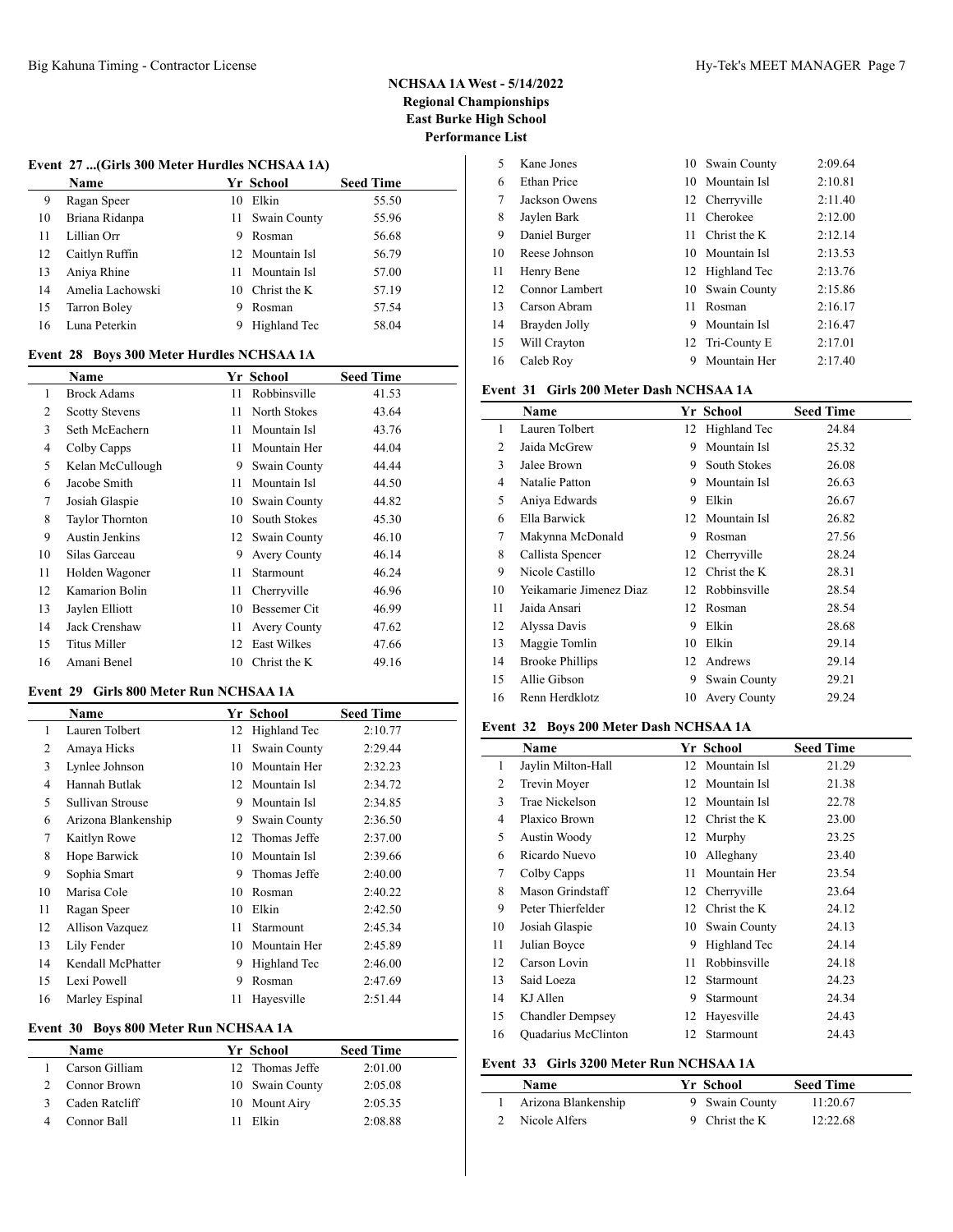## **Event 33 ...(Girls 3200 Meter Run NCHSAA 1A)**

|    | Name                   |                 | Yr School       | <b>Seed Time</b> |
|----|------------------------|-----------------|-----------------|------------------|
| 3  | Emma Suchenski         | 9               | Mountain Isl    | 12:50.00         |
| 4  | Lily Miller            | 10              | Christ the K    | 12:55.54         |
| 5  | Lydia Stevens          |                 | 12 North Stokes | 13:02.06         |
| 6  | Gracie Monteith        | 11              | Swain County    | 13:04.87         |
| 7  | Isabelle Gventer       | 11              | Langtree Cha    | 13:19.50         |
| 8  | Lily Bjerkness         | 10              | Swain County    | 13:46.02         |
| 9  | Evelyn Carroll         |                 | 10 Langtree Cha | 13:50.48         |
| 10 | Liberty Hartley        | 10              | Robbinsville    | 13:55.84         |
| 11 | <b>Brook Cheuvront</b> |                 | 12 Avery County | 13:59.73         |
| 12 | Jaylynne Esquivel      | 11              | Cherokee        | 13:59.78         |
| 13 | Marisa Cole            | 10              | Rosman          | 14:12.28         |
| 14 | Mickayla Belus         | 9               | Mountain Isl    | 14:18.70         |
| 15 | Makenna Butlak         | 10              | Mountain Isl    | 14:51.57         |
| 16 | <b>Chandler Beals</b>  | 12 <sub>1</sub> | Elkin           | 14:55.40         |

# **Event 34 Boys 3200 Meter Run NCHSAA 1A**

|    | <b>Name</b>     |    | Yr School    | <b>Seed Time</b> |
|----|-----------------|----|--------------|------------------|
| 1  | Blake Nicholson | 9  | Christ the K | 10:26.15         |
| 2  | Seth Emory      | 10 | North Stokes | 10:30.98         |
| 3  | Ethan Price     | 10 | Mountain Isl | 10:41.40         |
| 4  | Connor Brown    | 10 | Swain County | 10:44.07         |
| 5  | Reed Farrar     | 12 | Draughn      | 10:53.18         |
| 6  | Abhi Patel      | 10 | Swain County | 11:04.13         |
| 7  | Brayden Jolly   | 9  | Mountain Isl | 11:10.53         |
| 8  | Hayden Stewart  | 12 | Robbinsville | 11:14.76         |
| 9  | Connor Ball     | 11 | Elkin        | 11:16.70         |
| 10 | Declan Conner   | 9  | Mount Airy   | 11:27.43         |
| 11 | Henry Sloop     | 9  | Elkin        | 11:32.90         |
| 12 | William Cable   | 11 | Robbinsville | 11:43.00         |
| 13 | Daniel Burger   | 11 | Christ the K | 11:46.00         |
| 14 | Corey Wolf      | 10 | Swain County | 11:49.42         |
| 15 | Landon Hughes   | 10 | Hayesville   | 11:59.36         |
| 16 | Matthew Stalcup | 11 | Murphy       | 11:59.60         |

### **Event 35 Girls 4x400 Meter Relay NCHSAA 1A**

|    | Team                  | Relav | <b>Seed Time</b>      |
|----|-----------------------|-------|-----------------------|
| 1  | Swain County          | A     | 4:18.74               |
|    | 1) Sienna Hackshaw 9  |       | 2) Mazie Helpman 12   |
|    | 3) Isabella Walker 10 |       | 4) Amaya Hicks 11     |
| 2  | Mountain Isl          | A     | 4:27.25               |
|    | 1) Cadence Smith 12   |       | 2) Hannah Butlak 12   |
|    | 3) Hope Barwick 10    |       | 4) Ella Barwick 12    |
| 3  | Hayesville            | A     | 4:29.07               |
|    | 1) Marley Espinal 11  |       | 2) Emma Shook 11      |
|    | 3) Alyssa Rodd 11     |       | 4) Lila Roberts 11    |
| 4  | Murphy                | A     | 4:31.51               |
|    | 1) Julia Dockery 9    |       | 2) Corinne Cotton 9   |
|    | 3) Ashlyn Stroupe 12  |       | 4) Faith Ann Revis 12 |
| 5. | Thomas Jeffe          | A     | 4:35.15               |
|    | 1) Audrey Friedman 10 |       | 2) Emma Deviney 12    |
|    | 3) Sophia Smart 9     |       | 4) Kaitlyn Rowe 12    |
|    |                       |       |                       |

| 6  | Elkin                    | A | 4:35.39                |  |
|----|--------------------------|---|------------------------|--|
|    | 1) Alyssa Davis 9        |   | 2) Ragan Speer 10      |  |
|    | 3) Sophie Welborn 10     |   | 4) Aniya Edwards 9     |  |
| 7  | Starmount                | A | 4:48.88                |  |
|    | 1) Allison Vazquez 11    |   | 2) Olivia Ireland 10   |  |
|    | 3) Maggie Ray 10         |   | 4) Hailey Rodriguez 11 |  |
| 8  | <b>Avery County</b>      | A | 4:49.00                |  |
|    | 1) Haley Tipton 9        |   | 2) Renn Herdklotz 10   |  |
|    | 3) Marisol Guzman 11     |   | 4) Carter Peterson 10  |  |
| 9  | Highland Tec             | A | 4:50.44                |  |
|    | 1) Kendall McPhatter 9   |   | 2) Katie Fangman 9     |  |
|    | 3) Avery Davis 10        |   | 4) Olivia Apple 11     |  |
| 10 | Mountain Her             | A | 4:54.00                |  |
|    | 1) Lily Fender 10        |   | 2) Lynlee Johnson 10   |  |
|    | 3) Leilani Stella 11     |   | 4) Trisha Penland 12   |  |
| 11 | Christ the K             | А | 4:56.42                |  |
|    | 1) Madeline Ford 9       |   | 2) Katie Reyes 11      |  |
|    | 3) Tess Fleming 10       |   | 4) Kaya Hohensee 11    |  |
| 12 | Cherryville              | A | 4:56.66                |  |
|    | 1) Leilanni Delano 10    |   | 2) Khya Brooks 12      |  |
|    | 3) Sarah Rayfield 10     |   | 4) Anna Rayfield 12    |  |
| 13 | North Stokes             | А | 5:08.85                |  |
|    | 1) Belle Smith 9         |   | 2) Anastazia Tynio 12  |  |
|    | 3) Chandler Sizemore 10  |   | 4) Emma Bingman 11     |  |
| 14 | Andrews                  | A | 5:14.38                |  |
|    | 1) Zimri Trigueros 9     |   | 2) Trinity Taylor 9    |  |
|    | 3) Beth Shook 9          |   | 4) Jocie Hammond 9     |  |
| 15 | Rosman                   | А | 5:22.18                |  |
|    | 1) Lexi Powell 9         |   | 2) Marisa Cole 10      |  |
|    | 3) Faith Batson 10       |   | 4) Lillian Orr 9       |  |
| 16 | Tri-County E             | A | 5:32.63                |  |
|    | 1) Mackenzie Grove 12    |   | 2) Shyla Serrano 9     |  |
|    | 3) Ernestina Trigueros 9 |   | 4) Addisyn Hardin 12   |  |

#### **Event 36 Boys 4x400 Meter Relay NCHSAA 1A**

|   | Team                      | Relav | <b>Seed Time</b>       |
|---|---------------------------|-------|------------------------|
| 1 | Mountain Isl              | A     | 3:29.71                |
|   | 1) Jaryd Broome 12        |       | 2) Jeremiah Moses 12   |
|   | 3) JoTwan Patton 11       |       | 4) Austin McConnell 12 |
| 2 | Cherryville               | А     | 3:39.90                |
|   | 1) Yandel Lazala 11       |       | 2) Cooper Sloan 12     |
|   | 3) Jack Mulvey 12         |       | 4) Jackson Owens 12    |
| 3 | Swain County              | А     | 3:40.03                |
|   | 1) Josh Collins 10        |       | 2) Cooper Hyatt 12     |
|   | 3) Cameron Blankenship 12 |       | 4) Gavin Lanning 12    |
| 4 | Thomas Jeffe              | А     | 3:40.20                |
|   | 1) Carson Gilliam 12      |       | 2) Ian Richards 10     |
|   | 3) Donovan Berry 12       |       | 4) Owen Pierce 11      |
| 5 | <b>Avery County</b>       | А     | 3:40.30                |
|   | 1) Elijah Holtsclaw 11    |       | 2) Will Stanford 10    |
|   | 3) Jack Crenshaw 11       |       | 4) Bray Guest 11       |
| 6 | Robbinsville              | А     | 3:42.86                |
|   | 1) Cooper Adams 9         |       | 2) Brock Adams 11      |
|   | 3) Donovan Carpenter 10   |       | 4) Sully Shanahan 12   |